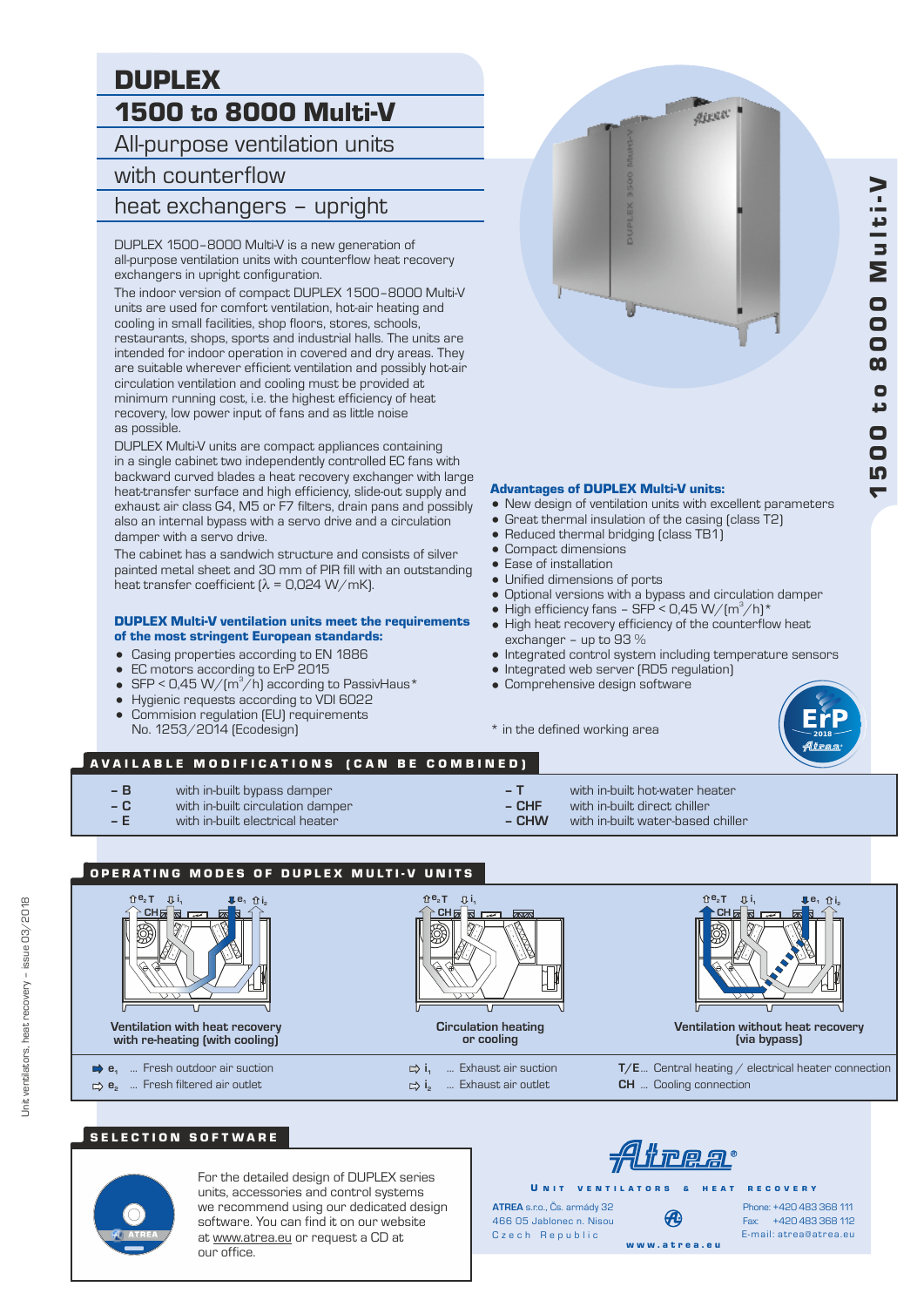# PERFORMANCE GRAPHS

#### BASIC PARAMETERS

| <b>DUPLEX Multi-V</b>                                                                                                                                         |                          | 1500        | 2500    | 3500        | 5000    | 6500    | 8000    |
|---------------------------------------------------------------------------------------------------------------------------------------------------------------|--------------------------|-------------|---------|-------------|---------|---------|---------|
| přiváděný vzduch – max. 1)                                                                                                                                    | $m3h-1$                  | 2050        | 3050    | 4500        | 6600    | 7400    | 9600    |
| odváděný vzduch – max. <sup>1)</sup>                                                                                                                          | $m^3h^1$                 | 1800        | 2700    | 4450        | 5800    | 7 100   | 8600    |
| max. nominální průtok vzduchu dle ErP 2018 <sup>51</sup>                                                                                                      | $m^3h^1$                 | 1600        | 2 3 5 0 | 2750        | 4000    | 4750    | 5500    |
| Heat recovery efficiency <sup>2)</sup>                                                                                                                        | $\%$                     | up to 93 %  |         |             |         |         |         |
| Number of versions and positions                                                                                                                              | $\overline{\phantom{0}}$ |             |         |             |         |         |         |
| Weight $3)$                                                                                                                                                   | kg                       | $210 - 290$ | 300-380 | $330 - 400$ | 380-460 | 490-570 | 590-680 |
| Max. power input                                                                                                                                              | kW                       | 1.2         | 2,3     | 4,9         | 6,2     | 7.5     | 10.3    |
| Voltage                                                                                                                                                       | $\vee$                   | 230         | 400     | 400         | 400     | 400     | 400     |
| Frequency                                                                                                                                                     | Hz                       |             |         | 50          |         |         |         |
| Revolutions - max.                                                                                                                                            | min <sup>1</sup>         | 2920        | 3000    | 2980        | 2700    | 2820    | 2560    |
| Heating output $E$ low – max. $41$                                                                                                                            | <b>kW</b>                | 2,1         | 4,2     | 7,2         | 7,2     | 9,9     | 9,9     |
| Heating output $E$ high - max. $4$                                                                                                                            | kW                       | 4,2         | 8,4     | 10,8        | 12,6    | 14,7    | 14.7    |
| Heating output $T - \text{max.}$ <sup>4)</sup>                                                                                                                | kW                       | 22          | 30      | 42          | 51      | 71      | 88      |
| Cooling output CHW - max. 4)                                                                                                                                  | kW                       | 16          | 55      | 30          | 42      | 56      | 62      |
| Cooling output CHF - max. 4)                                                                                                                                  | kW                       | 10          | 13      | 25          | 37      | 41      | 50      |
| $\mathbf{11}$ and $\mathbf{12}$ and $\mathbf{13}$ and $\mathbf{14}$ and $\mathbf{15}$ and $\mathbf{16}$ and $\mathbf{17}$ and $\mathbf{18}$ and $\mathbf{19}$ |                          |             | $31 -$  |             |         |         |         |

 $^{1)}$  Maximum flow rate through units at zero external pressure<br><sup>a)</sup> According to air volume

 $\sigma^{\rm (3)}_{\rm (1)}$  Depending on equipment<br> $\sigma^{\rm (4)}_{\rm (2)}$  Depending on register type, liquid and flow rates

<sup>5)</sup> For detailed information please use our DUPLEX selection software.

#### P E R F O R M A N C E S U M M A R Y



#### HE AT RECOVERY EFFICIENCY



#### HE A TING AND COOLING PERFORMANCES

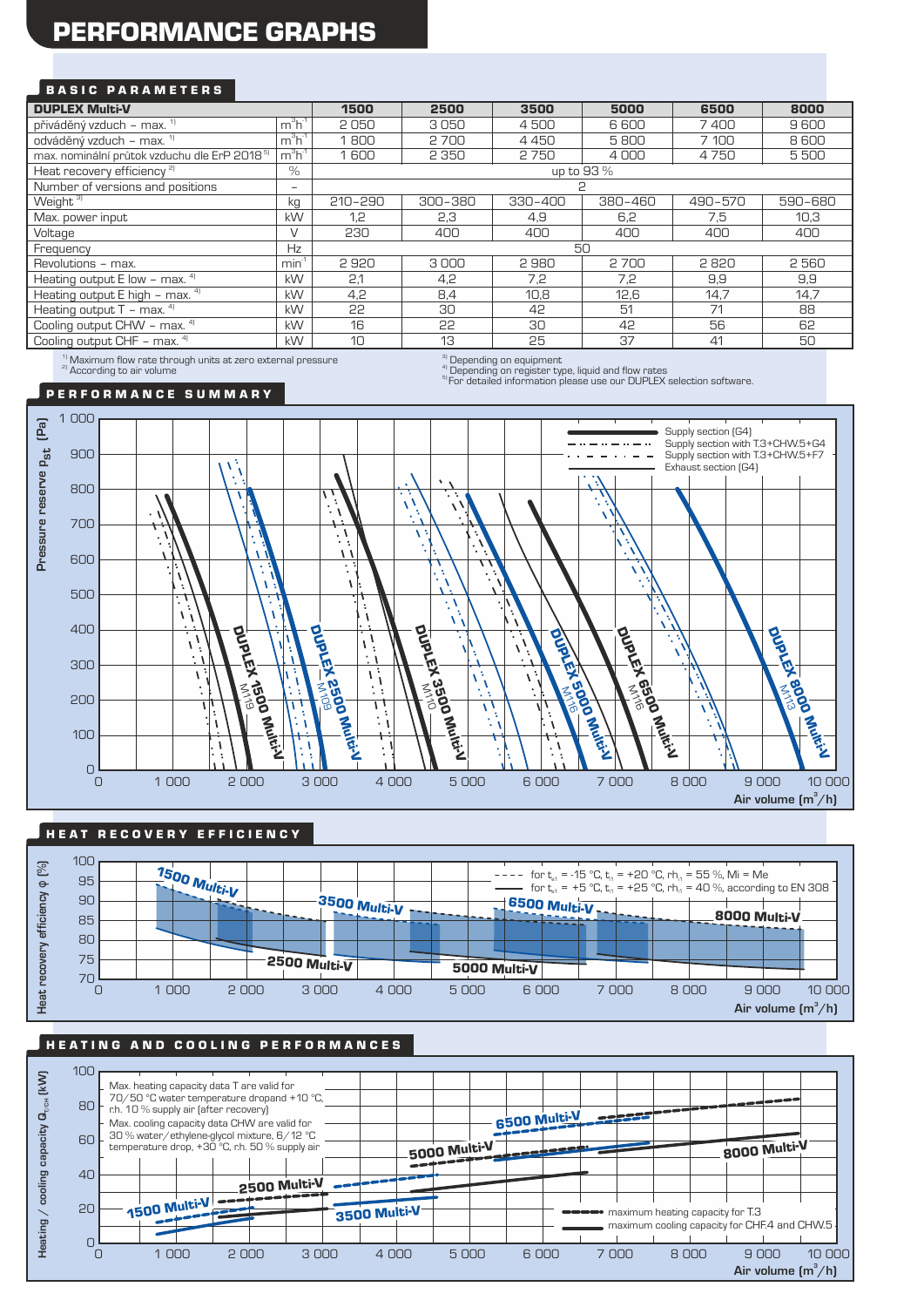# DIMENSIONS

#### BASIC DIMENSIONS

#### UPRIGHT

Multi-V 1500 to 8000



| <b>DUPLEX Multi-V</b>   |    | 1500             | 2500      | 3500             | 5000      | 6500      | 8000             |
|-------------------------|----|------------------|-----------|------------------|-----------|-----------|------------------|
| Dimension <b>H</b>      | mm | 600              | 600       | 1600             | 1 600     | 1600      | 1600             |
| Dimension <b>B</b>      | mm | 455              | 580       | 665              | 885       | 1065      | 1295             |
| Length L                | mm | 2600             | 2600      | 2800             | 2800      | 2800      | 2800             |
| Condensate drain line   | mm | ø 32             |           |                  |           |           |                  |
| <b>Connecting ports</b> |    |                  |           |                  |           |           |                  |
| Dimension $X \times Y$  | mm | $300 \times 250$ | 300 x 400 | $400 \times 400$ | 400 x 600 | 400 x 710 | $400 \times 900$ |

#### TYPES AND DIMENSIONS OF CONNECTING PORTS

Basic port (inlet, outlet)

flange (inlet, outlet)

Port with flexible



(inlet only) 110  $\overline{v}$  $\infty$ 

Port with damper

Port with damper and flexible flange (inlet only)



For more detailed technical information check out ATREA selection software.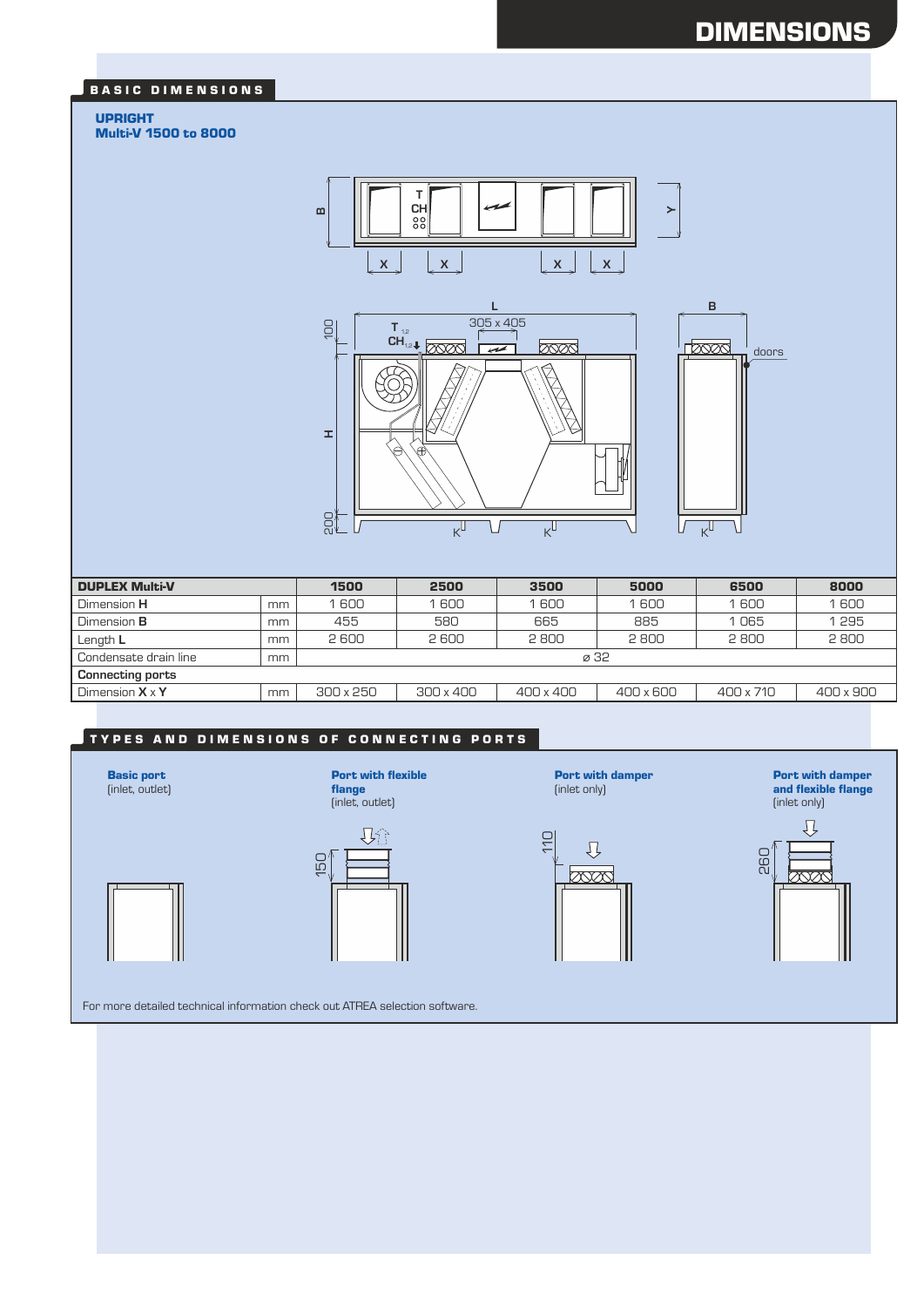## INSTALLATION VERSIONS AND CONNECTING PORTS

DUPLEX 1500 to 8000 Multi-V units are available in 2 configurations to facilitate their installation in the machine room. DUPLEX Multi-V units are characterised by a wide range of accessories – the ports may be optionally fitted with flexible flanges and inlet ports may have shut-off dampers if required.



#### OTHER CONFIGURATIONS OF DUPLEX MULTI





FLOORSTANDING – FLAT DUPLEX **Multi** 1500 to 6500



For detailed information please see separate technical catalogues.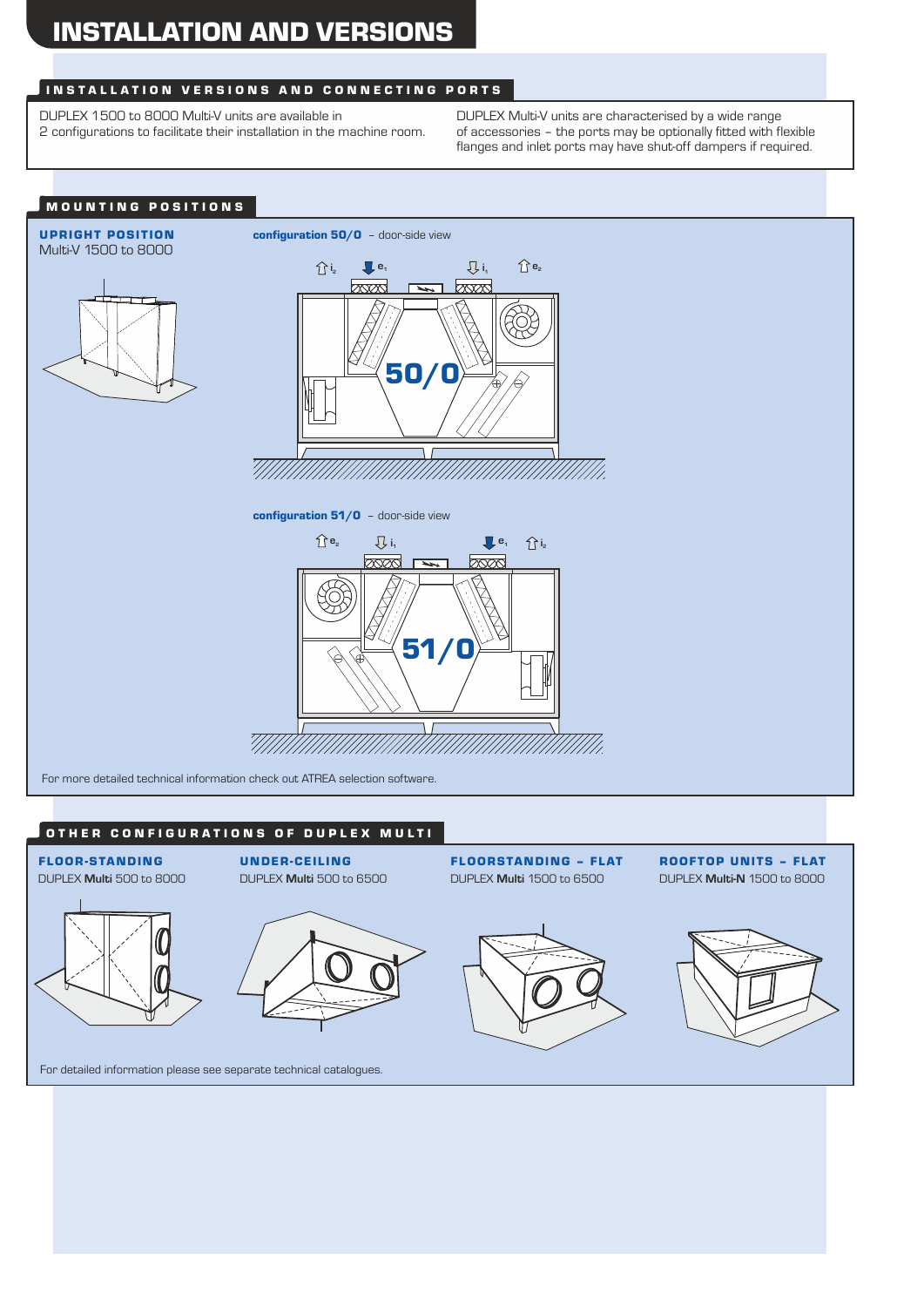#### HANDLING SPACE

DUPLEX units must be installed with the prescribed handling space around the unit in mind.

Below the unit at least 150 mm must be left to install the DN 32 condensate drain line. This line must run through a U-bend at least 150 mm high into a sewer. This space is easily provided when the steel supporting feet supplied as standard are used. Handling space in front of the unit must be maintained for opening the front door, replacing filters and providing servicing and installation access to each unit part.

#### Handling space in front of the door **Handling space for accessories**



#### control modules





| Type                | standard door $T$ (mm) | hingeless door $T$ (mm) |
|---------------------|------------------------|-------------------------|
| DUPLEX 1500 Multi-V | 1400                   | 500                     |
| DUPLEX 2500 Multi-V | 1400                   | 600                     |
| DUPLEX 3500 Multi-V | 1500                   | 680                     |
| DUPLEX 5000 Multi-V | 1.500                  | 900                     |
| DUPLEX 6500 Multi-V | 1500                   | 1.100                   |
| DUPLEX 8000 Multi-V | 1.500                  | 1.300                   |

#### A COUSTIC POWER L.. AND ACOUSTIC PRESSURE L.

| Type                | <b>Working point</b>                 | <b>Acoustic power L. [dB[A]]</b> |          |                       |           |      | Acoustic pressure $L_{0.3}$ [dB(A)] |  |
|---------------------|--------------------------------------|----------------------------------|----------|-----------------------|-----------|------|-------------------------------------|--|
|                     |                                      | inlet e.                         | inlet i. | outlet e <sub>2</sub> | outlet is | unit | at distance of 3 m                  |  |
| DUPLEX 1500 Multi-V | 500 m $^3$ /h (200 Pa)               | 54                               | 59       | 81                    | 81        | 66   | 45                                  |  |
| DUPLEX 2500 Multi-V | $2500 \text{ m}^3/\text{h}$ (200 Pa) | 66                               | 70       | 82                    | 91        | 76   | 55                                  |  |
| DUPLEX 3500 Multi-V | $3500 \text{ m}^3/\text{h}$ (200 Pa) | 64                               | 66       | 88                    | 84        | 73   | 52                                  |  |
| DUPLEX 5000 Multi-V | 5 000 $\text{m}^3/\text{h}$ (200 Pa) | 71                               | 74       | 90                    | 91        | 79   | 58                                  |  |
| DUPLEX 6500 Multi-V | 6 500 m <sup>3</sup> /h (200 Pa)     | 71                               | 77       | 95                    | 95        | 82   | 61                                  |  |
| DUPLEX 8000 Multi-V | 8 000 m <sup>3</sup> /h (200 Pa)     | 74                               | 80       | 95                    | 98        | 80   | 59                                  |  |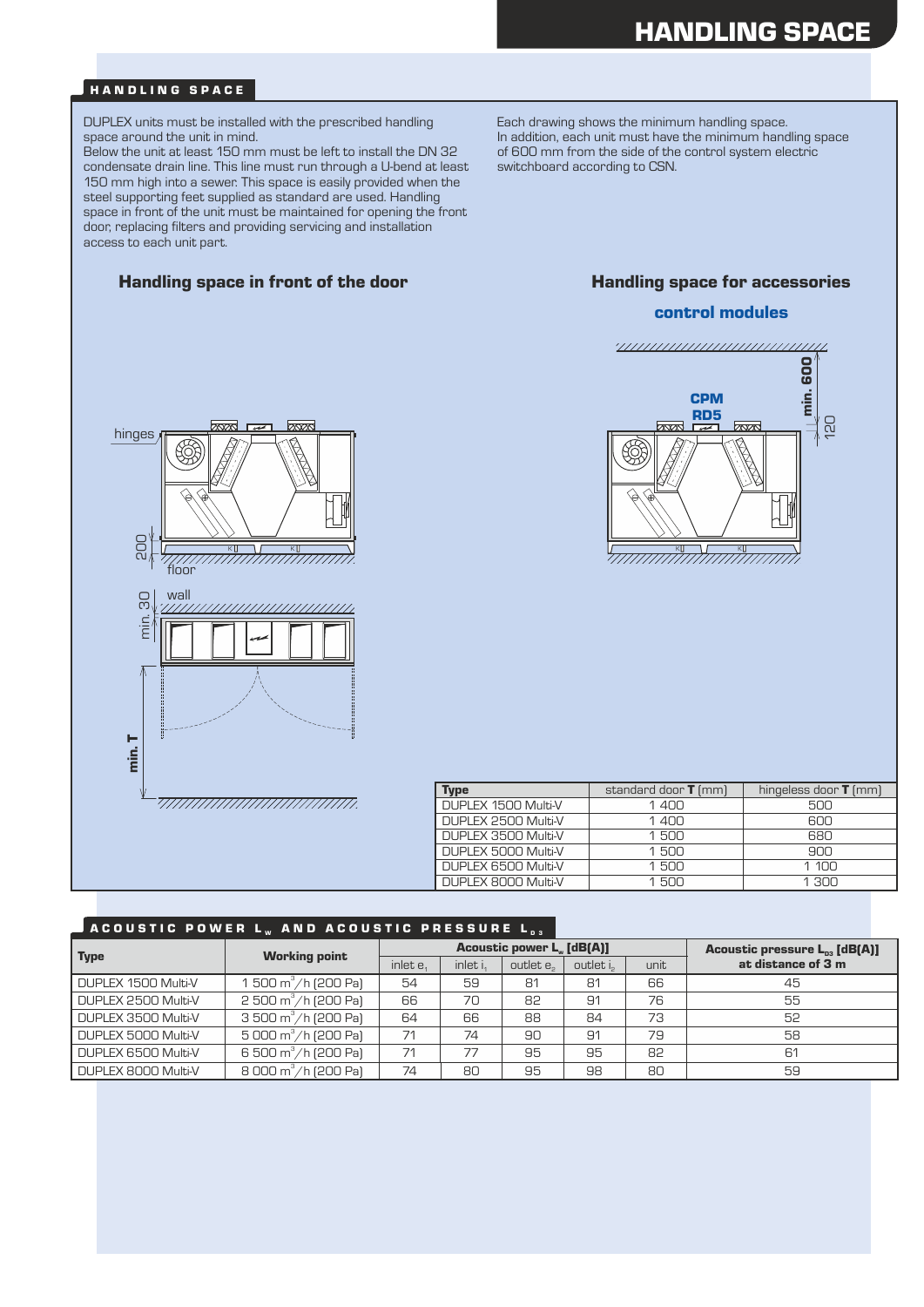# MODIFICATIONS

#### D U P L E X M U L T I - V - BAS I C U N I T



#### **Basic configuration**

The compact unit consists of supply and exhaust centrifugal fans with electric motors in anti-vibration mounting, removable counterflow air-to-air heat recovery core assembled from thin plastic plates, removable G4, M5 or F7 supply and exhaust air filters, and a condensate pan with flexible hose. A front door enables easy access to all built-in components and filters. The units meet requirement in accordance with Commision regulation (EU) No. 1253/2014 (Ecodesign) in the defined working area.



#### Fans

All units are equipped with high-efficiency fans (ebm-papst and Ziehl Abegg) with free-running impellers and backward curved blades. Whole range of DUPLEX 1500 to 8000 Multi-V fans meets the requirements of the European directive ErP 2015.



#### Heat recovery core

The only heat recovery core type S7 made of plastic in counterflow arrangement with high efficiency – up to 93 %.

#### DUPLEX MULTI-V - MODIFICATION DESCRIPTION



## $By-pass$   $[, B"$

By-pass of the plate heat recovery core on supply air side. By-pass consists of an opposed-blade damper and an actuator.

It is fitted next to the recovery core inside the unit; it does not increase size of the unit. The standard actuator is BELIMO 24 V; other types are available upon request.



#### Mixing damper ("C")

The mixing damper is used to mix exhaust and supply air. Circulation valve consists of an opposed-blade damper and actuator. It is fitted next to the recovery core inside the unit, it does not increase the size of the unit. The standard actuator is BELIMO 24 V; other types are available upon request.



#### Electric heating coil  $("E")$

Integrated electric heating coils consist of PTC (Positive Temperature Coefficient) cells; they are generally used to heat up supply air. By default, electric heating coils always include protective thermostats (operational as well as emergency with manual reset) and regulation module KM featuring power switching elements with so called "zero" switching function (SSR). Built-in electric heating coils are offered in the 1500–8000 Multi-V units in two power options (basic and powerful). For more information please refer to the selection software DUPLEX.

#### Hot water heating coil ("T")

Built-in water-to-air three-row (possibly five-row) heating coil; made of copper pipes and aluminum fins. Designed for systems up to 110 °C and 1,0 MPa. The coil is standardly equipped with flexible connection and a steam-gas capillary thermostat for freeze protection. Units in modification T (with heating coil) must be equipped with e, supply air shutoff damper; an actuator with spring-return function is reccommended. An external coil hydraulic kitfor heating capacity control of RE-TPO4 or RE-TPO3 type can be supplied with the coil upon request.



#### Direct expansion (DX) coil ("CHF")

A built-in coil made of copper pipes and aluminum fins, including a condensate pan with individual condensate drainage and a pressure switch for freeze alarm. Three- or four-row coils with various evaporate temperature are chosen depending on capacity required, refrigerant type and air parameters. Optionally it is possible to deliver double-circuit evaporator in division 1:1 or 1:2, or completely atypical with needed capacity.



#### Chilled water cooling coil ("CHW")

A built-in coil made of copper pipes and aluminum fins, including a condensate pan with individual condensate drainage. Three- or five-row coils are chosen depending on capacity required, cooling medium type and air parameters. The cooling coil can be equipped with the R-CHW2 or R-CHW3 external hydraulic kit on request.

#### CHF.x

CHW.x

# T.x

Me.xxx; Mi.xxx

DUPLEX xxxx Multi-V

S7

B.x

C.x

E.x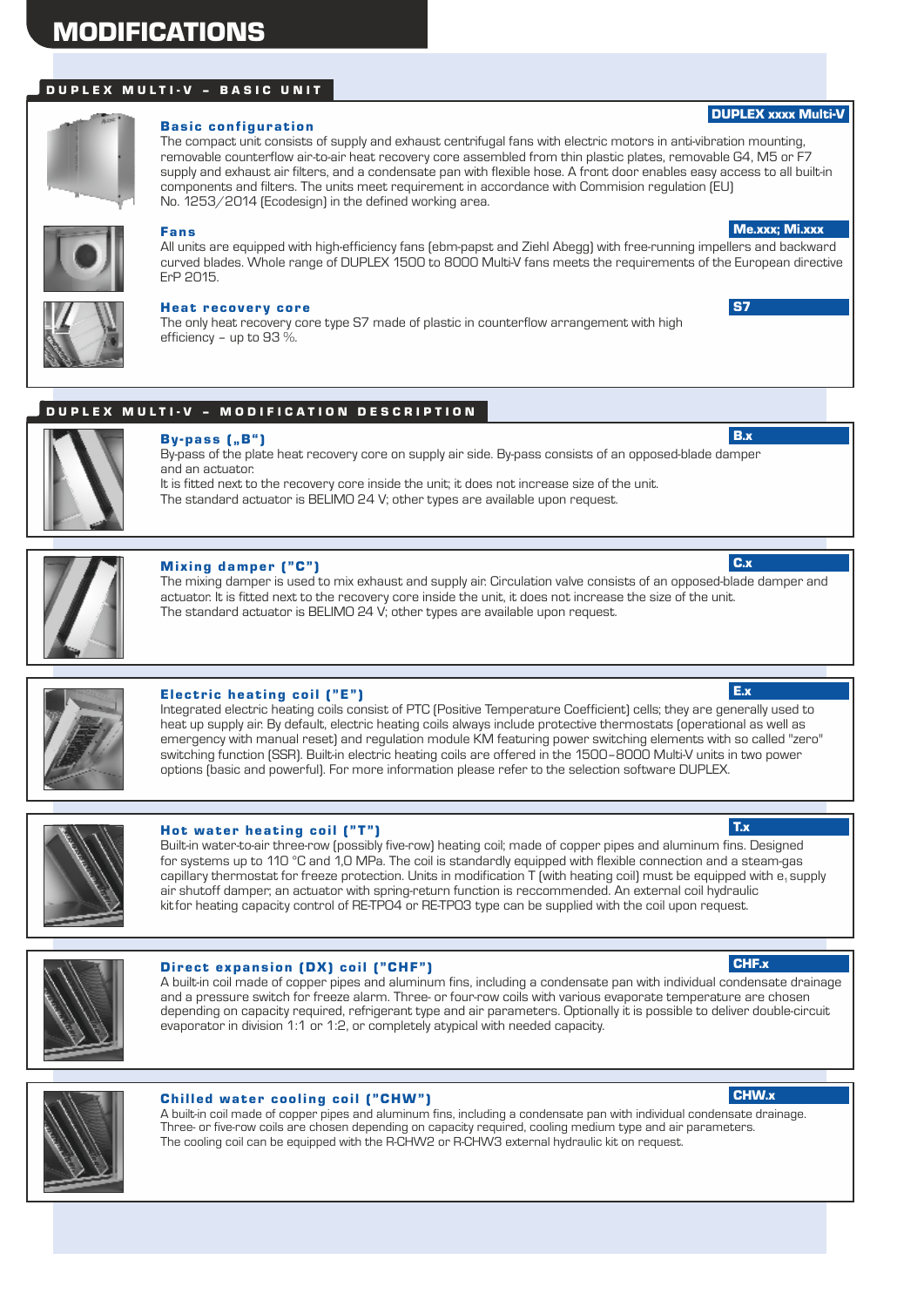# ACCESSORIES

#### OTHER OPTIONAL ACCESSORIES (BASIC OVERVIEW)

#### Ke.xxx; Ki.xxx

Shutoff damper  $e_1$ ; i<sub>1</sub> Shutoff dampers standardly fitted with BELIMO actuators are located in the air inlet port. The following damper types are available: fresh air damper e<sub>1</sub> - mandatory for C modification (with mixing damper) and T modification (with heating coil) -- **exhaust air damper i<sup>1</sup>**



#### RE-TPO.x



Its function is to control heating capacity of a heating coil. It consists of a three-speed pump, two globe shutoff valves and connection pipes. Further equipment depends on the type: –**RE-TPO4** – four-way mixing valve with an actuator for digital control system

–**RE-TPO3** – three-way mixing valve with an actuator for digital control system



#### MFF

**Tube manometers** Accessory for filters for simple view of current pressure drop. The tube manometers are obligatory for hygienic unit design in accordance with the VDI 6022.

#### Delivery of disassembled unit

All units can be delivered dismantled on request. The unit is to be assembled by rivets and bolts directly on site, therefore the unit can be installed in inaccessible location. Casing insulation class T2, thermal bridging class TB1.



TPO

#### Hot water heating coil (TPO) Separately supplied coil for installation into

round duct. It is suitable for cramped locations, where

it is impossible to put the coil inside the unit, as well as for rooftop units.

The coil is standardly equipment with the steamgas capillary thermostat.

Capacities and diameters can be found in respective catalogue sheets.



#### CF.XXX

and pressure Manometers reading fan pressure together with controls, enables intelligent fan control of preselected airflow. This accessory assumes the unit is equipped with digital controls of RD5 type. Using a second manometer (optional accessory) in the supply air duct enables the user to control constant pressure in the supply duct.



#### Hingeless door

Constant air flow

When needed it is possible to deliver door without standard hinges – than necessary manipulation space is reduced.



#### **Air filtration**

#### Fe.xxx; Fi.xxx

All DUPLEX Multi-V units can be equipped with supply or exhaust air filtration of M5 or F7 class instead of standard G4 class. Pressure drop of the filter is then 50 to 100 Pa (clean filter) depending on air flow rate, unit type and dirt accumulated.

## Cooling coil hydraulic kit

#### R-CHW.x

FK.x

H.P

Its function is to control cooling capacity of a chilled-water cooling coil. It always consists of two globe shutoff valves and connection pipes. Further equipment depends on the type:

- **–R-CHW3** three-way mixing valve with an actuator
- **–R**-**CHW2** throttling valve with an actuator for
- digital control system



#### Spare cartride filters

Replacement filter cartridges in different sizes based on the unit type. Available in G4, M5 and F7 filtration class.



#### Flex ible connections

Round and rectangular ports can be equipped with flexible connections upon request.

## EPO-V

EPO-V

Electric heating coil (EPO-V) Separately supplied heating coil to be fitted into round or rectangular duct. Capacities and diameters can be found in respective catalogue sheets.



#### Electric preheaters EPO-V

EPO-V electric heating coils to provide the antifreeze protection of the heat recovery exchanger when equal-pressure ventilation is continuously required. It is installed inside a duct on the outdoor supply air side of the unit  $[e_1]$ . Control is provided through the DUPLEX RD5 unit control system.